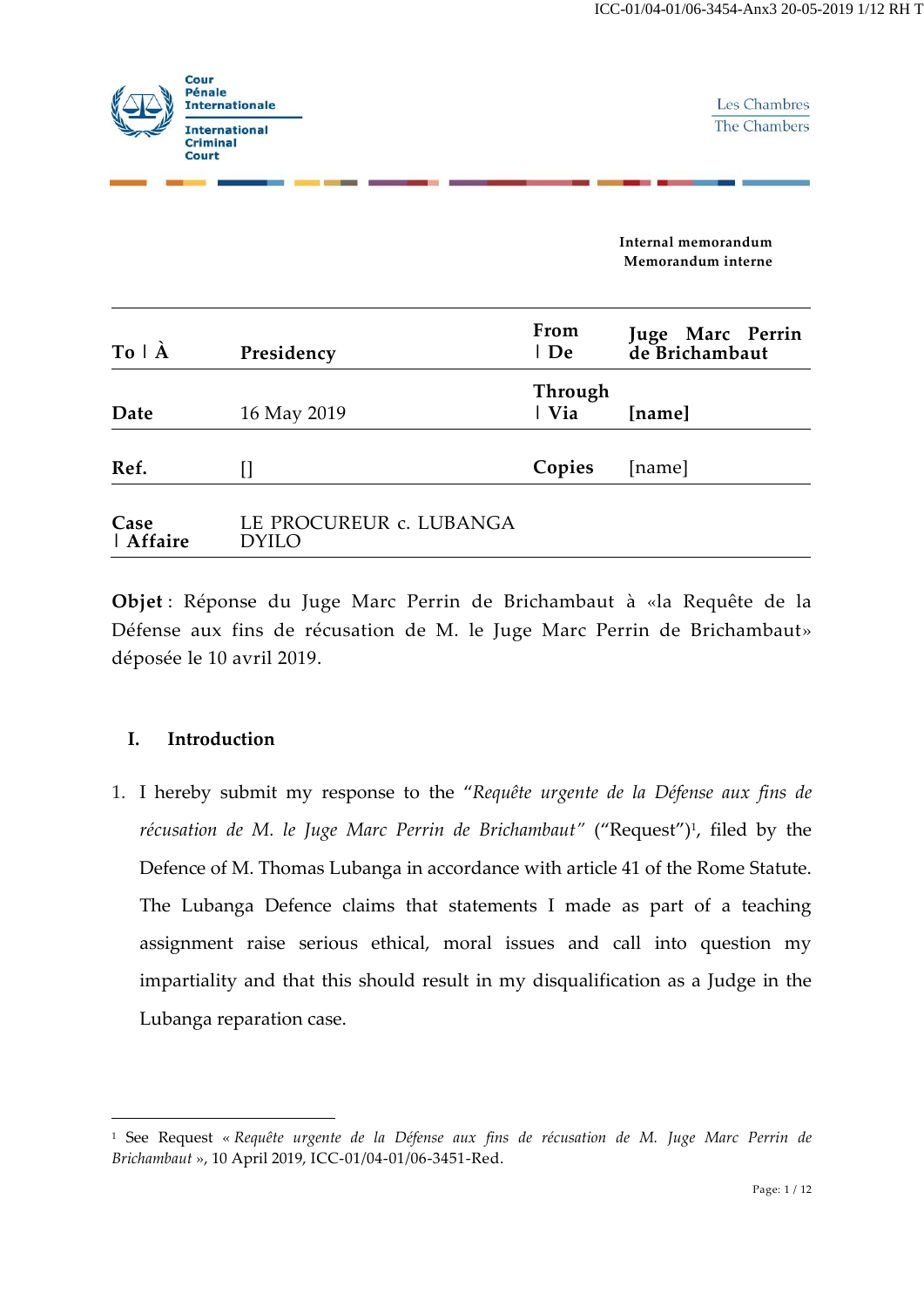- 2. Since the potential consequences of such a request must be taken with the utmost seriousness, I have recused myself from the Plenary of Judges regarding the consideration of this request and trust my colleagues will take into account the clarifications presented here.
- 3. As for the distribution of this memorandum, I have no objection to its scope being public. Thus, all participants and parties concerned may be at the same stage of information.
- 4. As a background to the arguments presented here, I would like to indicate first that the transcript on which the claimant bases itself reflect an oral presentation to a group of students at Beijing University on May 17, 2017. I was speaking without notes as part of a two hour long session. My intent was to catch the attention of students which did not necessarily have a concrete understanding of what reparations following a trial at the International Criminal Court. My presentation was recorded by the Norwegian NGO which had organised a series of presentation at Beijing University, CILRAP. Subsequently, CILRAP used this recording to illustrate article 75 of the Rome Statute as part of its presentation on its website of all the components of the Rome Statute. Transcripts were attached. I was not consulted on these transcripts and regret this was not the case since this presentation would have required a number of improvements and careful editing.
- 5. It is also worth mentioning that when I made the presentation in Beijing in May of 2017, the Lubanga reparations case had already been ongoing for five years, the first reparations decision on Lubanga reparations having been adopted in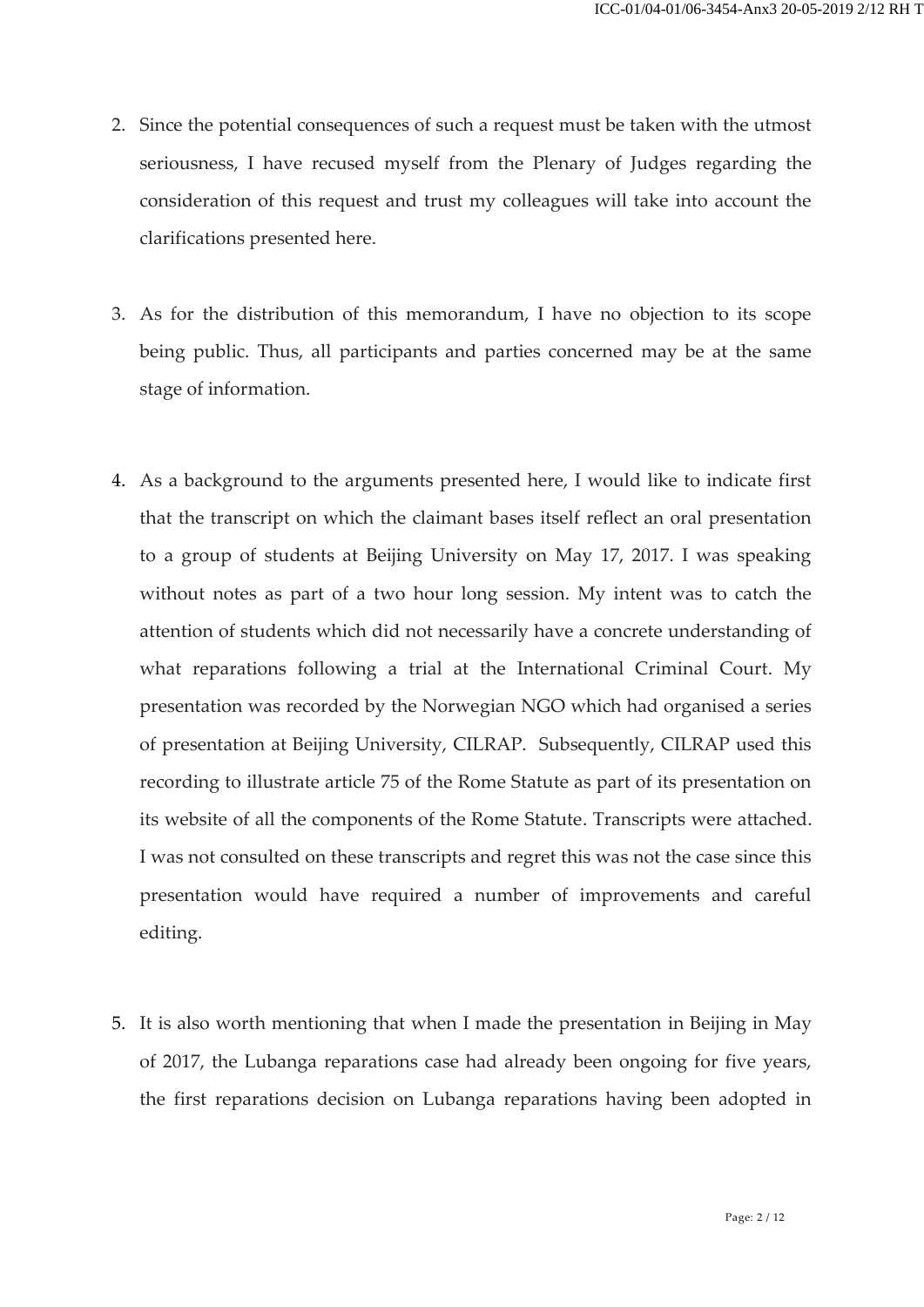2012<sup>2</sup> ; the Appeals Chamber had taken an important decision on reparations on the Lubanga case on March 3, 2015 ; and Trial Chamber II of which I am a member had already rendered a large number of decisions in the case to implement the provisions of this decision. There was in May of 2017 already an ample body of exchanges among the parties on the question of the identification of the victims and of their situation on the ground. The Chamber adopted two decisions on the Draft Implementation Plan submitted by the TFV<sup>3</sup> for the Lubanga reparations respectively on 21 October 2016<sup>4</sup> and 6 April 2017<sup>5</sup> well before the Beijing presentation had been made.

# **II. Standing Defence team of Thomas Lubanga**

- 6. I recognise that Thomas Lubanga's Defence has standing to make this request for disqualification against me, under Article 41 (2) (a) of the Statute, Rule 34 (1) (d) of the Rules and Procedure and Evidence and Article 4 of the Code of Judicial Ethics.
- 7. However, as indicated, my statements were always based on public filings made by different Court's organs, thus never reflecting my personal convictions.

<sup>2</sup> *Décision fixant les principes et procédures applicables en matière de réparations, ICC-01/04-01/06-2904 tFRA*, 7 août 2012.

<sup>3</sup> *Projet de plan de mise en œuvre se rapportant à l'Ordonnance de réparation rendue par la Chambre de première instance II le 24 mars 2017*, ICC-01/04-01/07-3728.

<sup>4</sup> *Order approving the proposed plan of the Trust Fund for Victims in relation to symbolic collective reparations*, 21 October 2016, ICC-01/04-01/06-3251.

<sup>5</sup> *Order approving the proposed programmatic framework for collective service-based reparations submitted by the Trust Fund for Victims*, 6 Avril 2017, ICC-01/04-01/06-3289.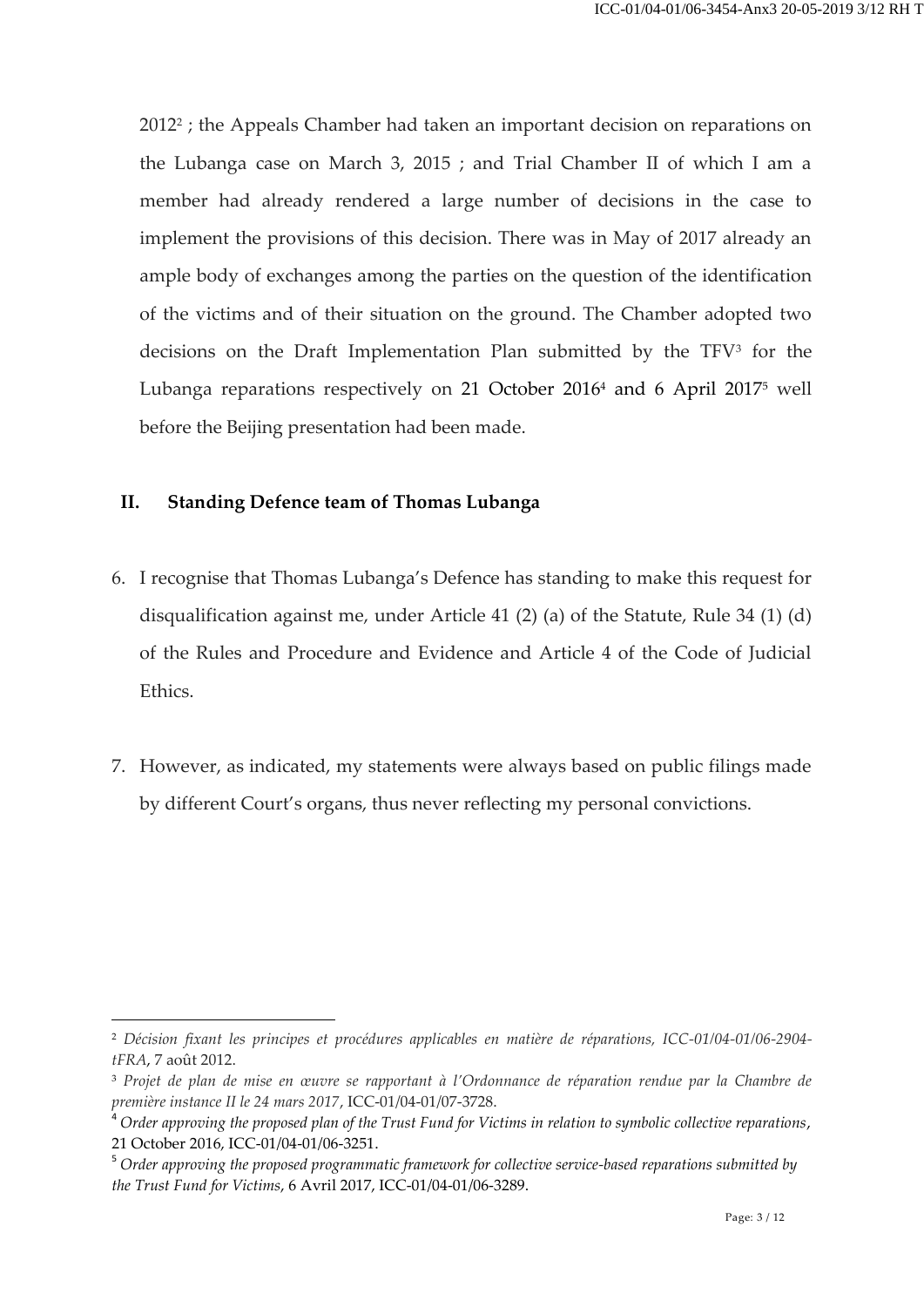## **III. Applicable standards in Article 41(2) proceedings on disqualification**

- 8. Pursuant to article 41(2)(a) of the Statute, "[a] judge shall not participate in any case in which his or her impartiality might reasonably be doubted on any ground". This provision underlines the disqualification in circumstance in which the involvement of a judge could give rise to a reasonable ground to doubt his or her impartiality.
- 9. Disqualifying a judge from participating in a proceeding at this Court is not a step to be undertaken lightly. Judges enjoy a presumption of impartiality which attaches to judicial office. The judges are elected for their qualifications; impartiality and integrity<sup>6</sup>. They are presumed to be professional judges, who, by virtue of their experience and training, can decide on issues relying solely and exclusively on the evidence before them.
- 10. In this sense, the prior Plenaries of the Court have further established that "[t]here is a strong presumption of impartiality that is not easily rebutted"<sup>7</sup> . Indeed, in the Decision on the Defence Applications for the Disqualification of Judge Cuno Tarfusser from the case of *The Prosecutor v. Jean-Pierre Bemba and al*, the Plenary of Judge stressed:

*"The . . . disqualification of a judge [is] not a step to be undertaken lightly, [and] a high threshold must be satisfied in order to rebut the presumption of impartiality which attaches to judicial office, with such high threshold functioning to safeguard the interests of the sound administration of justice. When assessing the appearance of bias in the eyes of the reasonable observer, unless rebutted, it is presumed that the judges of* 

<sup>6</sup> See the Statute of the ICC, Article 36 (3)(a): "The judges shall be chosen from among persons of high moral character, impartiality and integrity who possess the qualifications required in their respective States for appointment to the highest judicial offices".

<sup>7</sup> Decision of the Plenary of Judges on the Defence Application for the Disqualification of Judge Silvia Fernández de Gurmendi from the case of *The Prosecutor v. Thomas Lubanga Dyilo*, 3 August 2015, para. 29.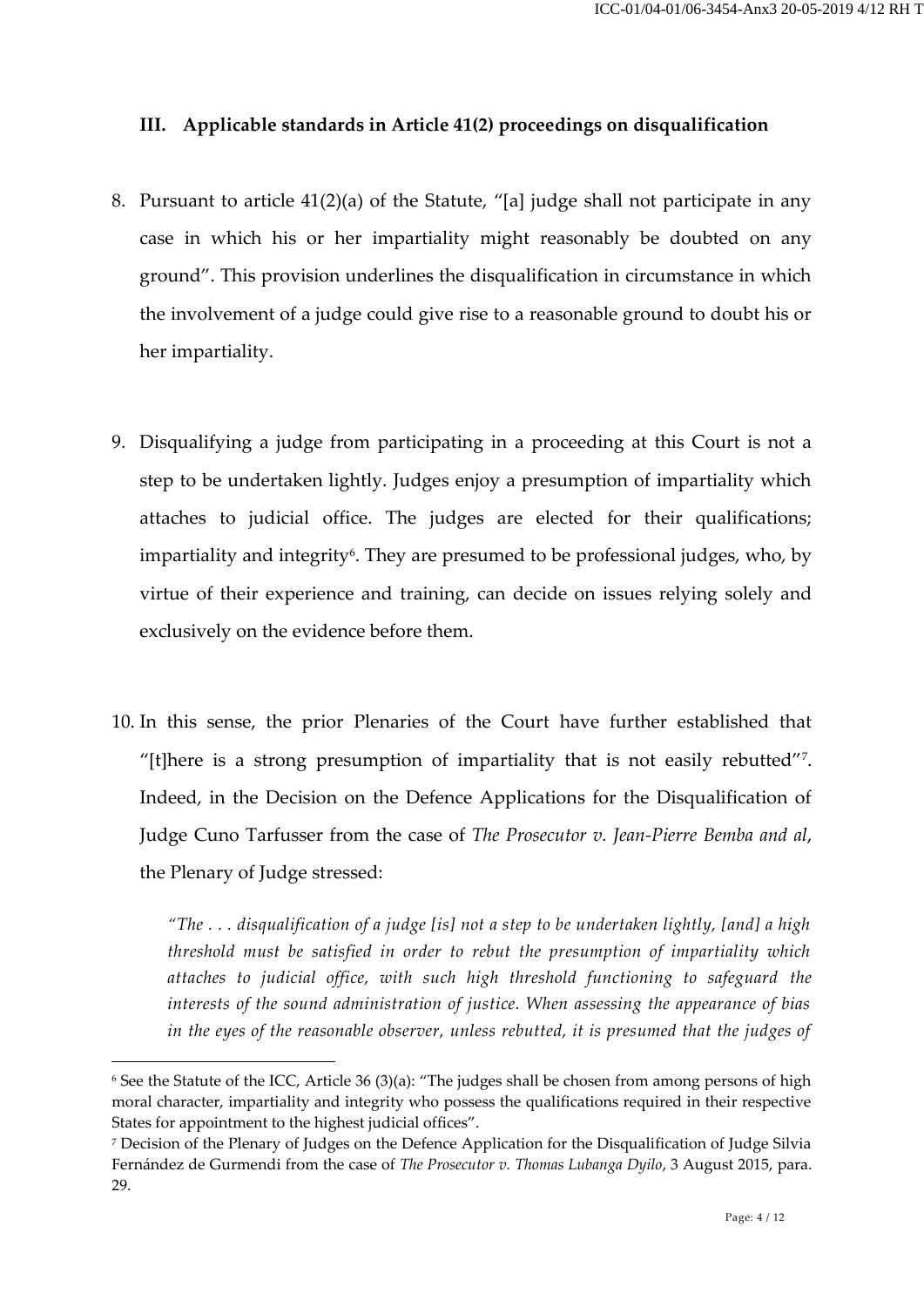*the Court are professional judges, and thus, by virtue of their experience and training, capable of deciding on the issue before them while relying solely and exclusively on the evidence adduced in the particular case".<sup>8</sup>*

- 11. In a prior decision, the Presidency also clarified that "'the second sentence of article 41(2)(a) is "concerned with disqualification where a judge has previously been involved in any capacity which gives rise to a reasonable ground to doubt his or her impartiality."<sup>9</sup> The Presidency explained that "this interpretation is 'most consistent with the objective of ensuring that the impartiality of judges cannot reasonably be reproached' while 'at the same time […] ensuring the efficient conduct of proceedings.'"<sup>10</sup>
- 12. Furthermore, "[t]he relevant standard of assessment is whether the circumstances would lead a reasonable observer, properly informed, to reasonably apprehend bias in the judge." This standard "is concerned not only with whether a reasonable observer could apprehend bias, but whether any such apprehension is objectively reasonable."<sup>11</sup> In 2012, Judge Song, in his capacity as President of the Court, made some extra-judicial comments in a speech concerning the *Lubanga* trial verdict and sentence, saying: "This judgment sets a crucial precedent in the fight against impunity." The Plenary held that the statements had been taken "out of context" and that "a reasonable observer, noting the entire content and context of the statements made by the Judge, would neither have considered them to have been comments regarding the merits of the decisions under appeal, nor related to any of the particular legal issues to be

<sup>8</sup> Decision of the Plenary of Judges on the Defence Applications for the Disqualification of Judge Cuno Tarfusser from the case of *The Prosecutor v. Jean-Pierre Bemba Gombo, Aimé Kilolo Musamba, Jean-Jacques Mangenda Kabongo, Fidèle Babala Wandu and Narcisse Arido*, (hereinafter "*Bemba et al. Decision*") filed on 20 June 2014 and notified on 23 June 2014, ICC-01/05-01/13-511-Anx, para. 18.

<sup>9</sup> Decision on the requests for excusal from the Appeals Chamber in the pending appeal in the case of *The Prosecutor v. Saif Al-Islam Gaddafi*, 13 May 2015, ICC-01/11-01/11-591-Conf-Exp-AnxI, p. 3 (citing Lubanga Excusal Decision, p. 5).

<sup>10</sup> *Ibidem*.

<sup>11</sup> *Bemba et al. Decision*, para. 17.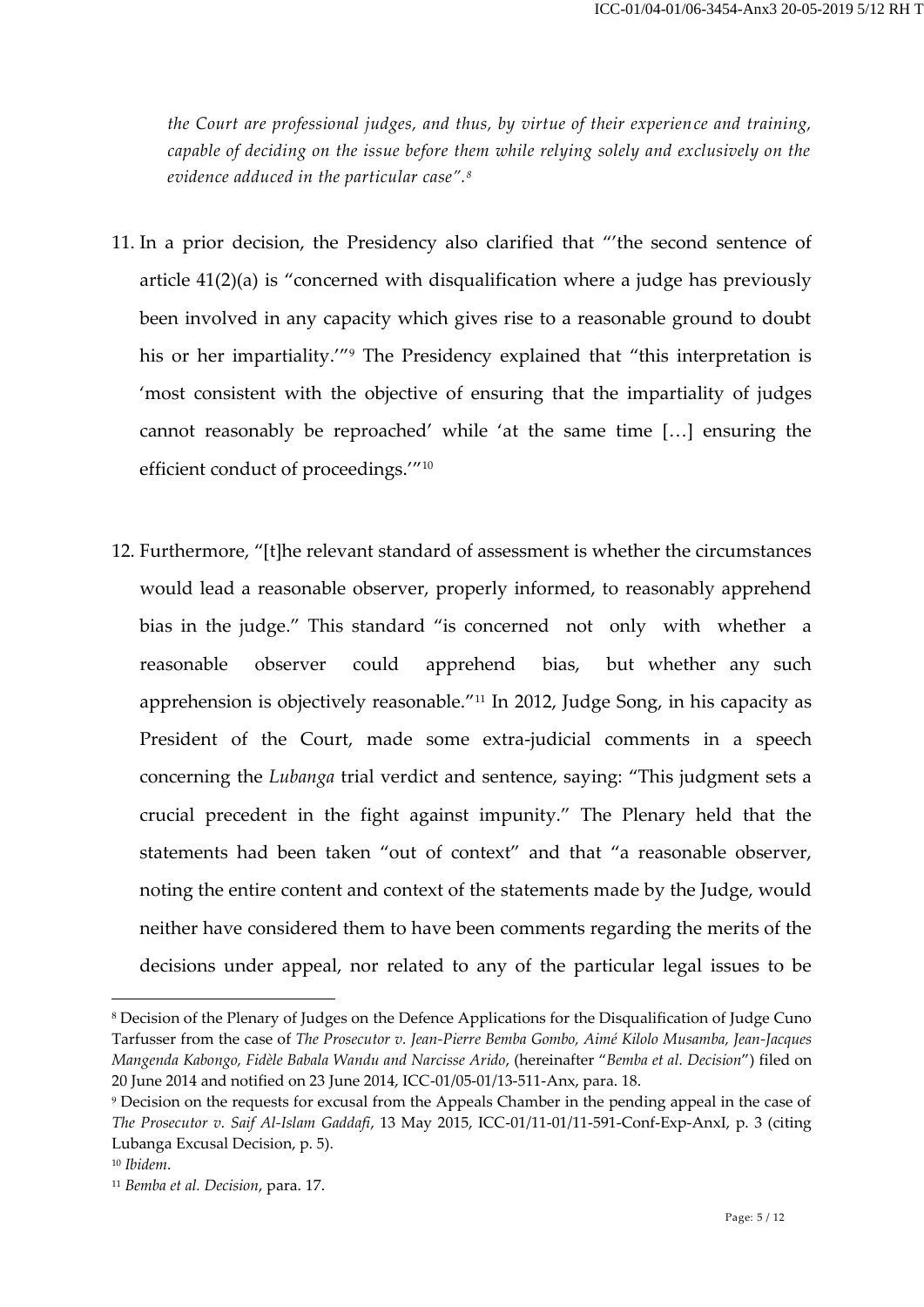decided on appeal. Rather, a reasonable observer would have considered them to be statements regarding the wider implications and precedential significance of the decisions".<sup>12</sup>

- 13. Accordingly, any application to disqualify a judge from proceedings must meet a high threshold. This standard requires a case-by-case examination, taking into account the specific circumstances of each case.<sup>13</sup>
- 14. Considering the circumstances of this case, the Defence fails to satisfy the standard for disqualification pursuant to article 41(2)(a) of the Statute of this Court. In effect, the Defence does not demonstrate the impartiality or the existence of conflict of interests that indicate that the conference I made revealed an apparent or potential impartiality.

## **IV. Analysis of the arguments presented by the claimants**

The Defence divides its motion in three parts.

#### **a) The number of victim beneficiaries**

15. First of all, the Defence's request contests the number of victims mentioned in my presentation when answering a question by a student. <sup>14</sup> The number I mentioned was 3000 victims. According to the Defence team of Mr. Thomas Lubanga, this only the expression of my personal opinion. 15

<sup>&</sup>lt;sup>12</sup> Decision of the plenary of judges on the Defence Application of 20 February 2013 for the disqualification of Judge Sang-Hyun Song from the case of *The Prosecutor v.Thomas Lubanga Dyilo*, 11 June 2013, para. 39.

<sup>&</sup>lt;sup>13</sup> Mladić Disqualification Decision, para. 24 (citing ECtHR cases).

<sup>14</sup> Annex 1, para. 22.

<sup>15</sup> See Request, para. 17.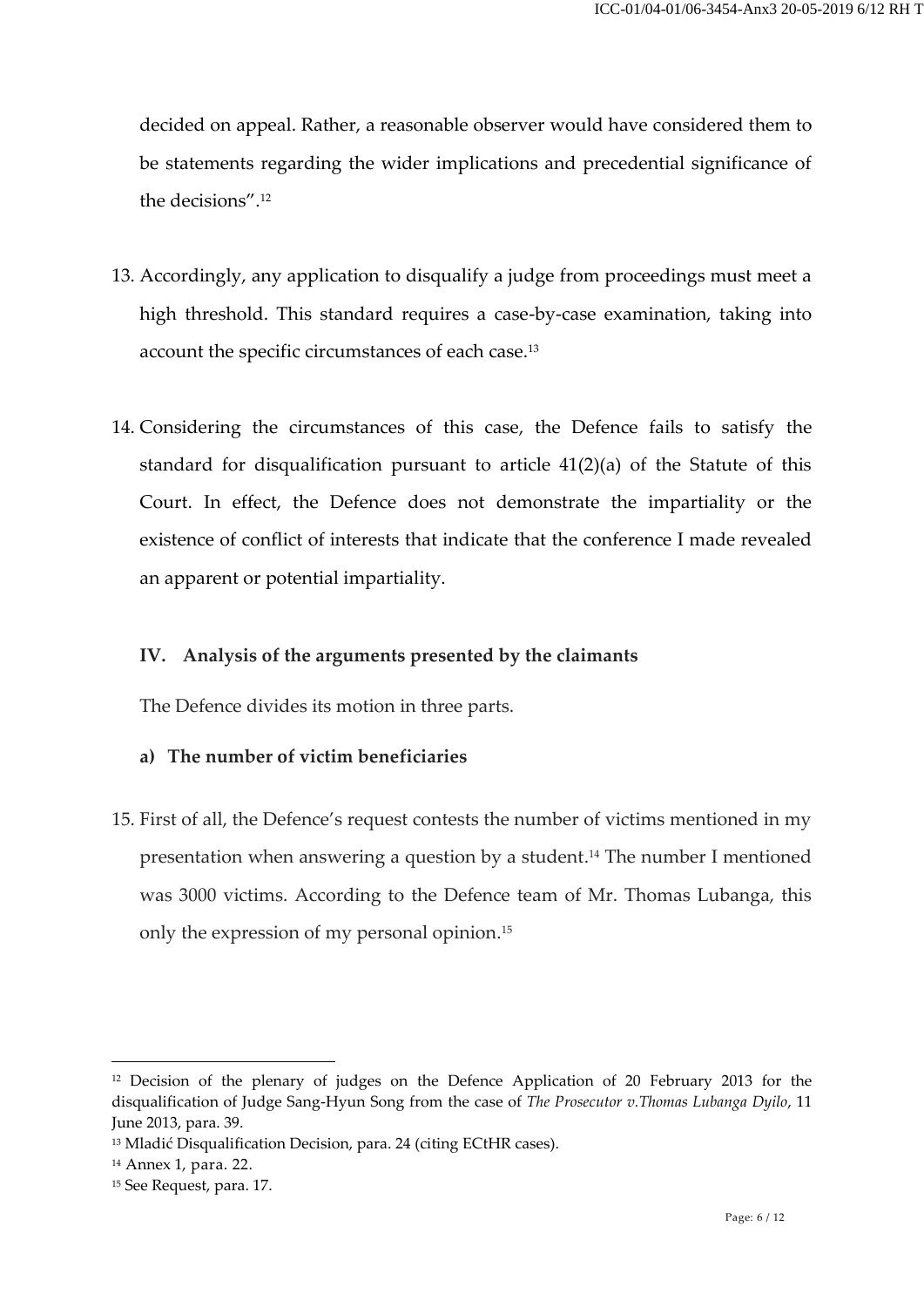16. It is fundamental to recall the context in which this statement was made. First, I must underline the difficulty for the Chamber to identify eligible victims. <sup>16</sup> The argument I made in my speech, regarding the number of victims was based on public documents, thus excluding any expression of my personal opinion. Indeed, this number appears in the Trust Fund for the Victims' Plan from November 3, 2015, which covers both potential direct and indirect victims.<sup>17</sup> Although at that time, the determination of the number of victims was being debated, it was nevertheless necessary to quantify it in an approximate manner :

*"It is necessary to formulate an estimate of the potentially eligible victims (direct and indirect) in the design and drafting of the implementation plan. This estimated number is a total of 3,000 potentially eligible direct and indirect victims is accompanied by the caveat that a final determination of the number of eligible victims will be made during application of the draft implementation plan."<sup>18</sup>*

17. Furthermore the answer I gave was not a categorical one but should be interpreted as leading to a question mark. It cannot therefore be considered as an indication that I had already made my determination regarding the number of victims in the Lubanga reparations procedure. Indeed the decisions adopted by the Chamber never refer to this number but indicate that the potential number of victims is hard to evaluate and, beyond a preliminary list of victims retained, establish a procedure to further seek other victims.<sup>19</sup>

<sup>16</sup> Annex 1, para. 24.

<sup>17</sup> *Filing Reparations and Draft Implementation Plan*, ICC-01/04-01/06-3177-Red, para. 253.

<sup>18</sup> See *supra* note 7.

<sup>19</sup> See *Order for the Transmission of the Application Files of Victims who may be Eligible for Reparations to The Defence Team of Thomas Lubanga Dyilo*, 22 February 2017 ICC-01/04-01/06-3275-tENG para. 16 ; *OPCV response to the Defence "Requête urgente de la Défense aux fins de récusation de M. le Juge Marc Perrin de Brichambaut"* ICC-01/04-01/06-3452, para. 14; *Ordonnance enjoignant au Greffe de foumir aide et assistance aux representants legaux et au Fonds au profit des victimes afin d'identifier des victimes potentiellement eligibles aux reparations* ICC-01/04-01/06-3218 para. 8.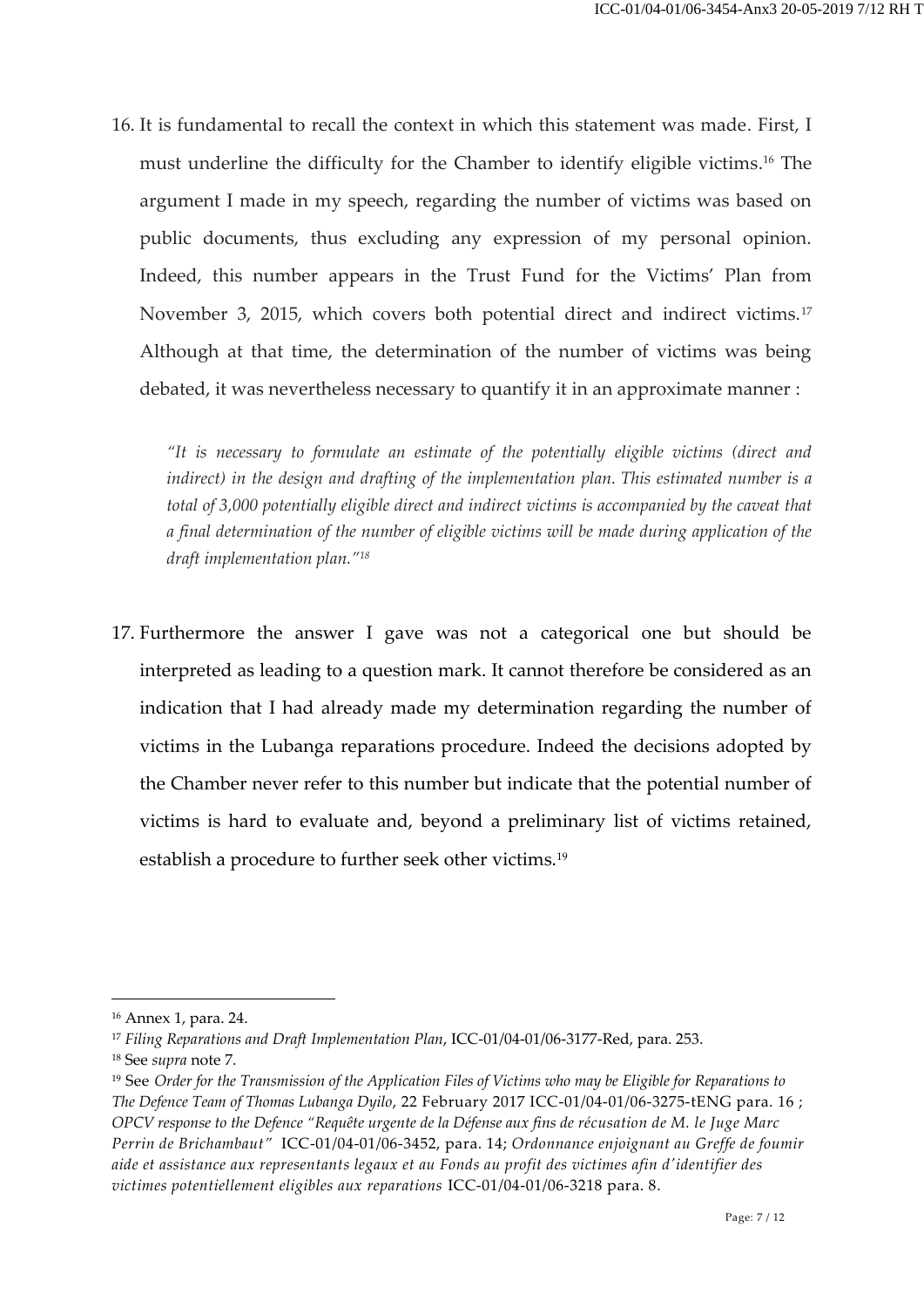# **b) The methodology adopted by Pre-Trial Chamber II**

- 18. Mr. Thomas Lubanga's Defence team alleges that disclosing the methodology adopted in the reparation's procedure reveals my personal judgment. The Defence further argues that at that time of the proceedings, the parties had not yet submitted their observations regarding the selected methodology.<sup>20</sup>
- 19. The arguments presented by the Defence regarding the methodology argument are divided in two points:
	- Collective reparations

-

- 20. According to the Defence, the Chamber had not yet determined whether there should be collective reparations.
- 21. In fact the use of collective reparations had been mandated in the Lubanga reparations case by the first decision issued by TC II in 2012. It was subsequently confirmed by the Appeals Chamber on March 3, 2015:

*"The Appeals Chamber notes that the Statute and rule 98 of the Rules of Procedure and Evidence do not explicitly state that collective reparation awards made against the convicted person, but through the Trust Fund, must be based on the article 75 (1) principles. However, the Appeals Chamber observes that "restitution, compensation and rehabilitation", which are included in the article 75 (1) principles, are various forms and modalities of reparations and that collective reparations may be ordered pursuant to rule 98 (3) of the Rules of Procedure and Evidence because, inter alia, the "forms and modalities of reparations makes a collective award more appropriate". Therefore, the Appeals Chamber considers that a collective* 

<sup>20</sup> See « *Requête urgente de la Défense aux fins de récusation de M. le juge Marc Perrin de Brichambaut* », ICC-01/04-01/06-3451-Red, paras 23, 24 et 25.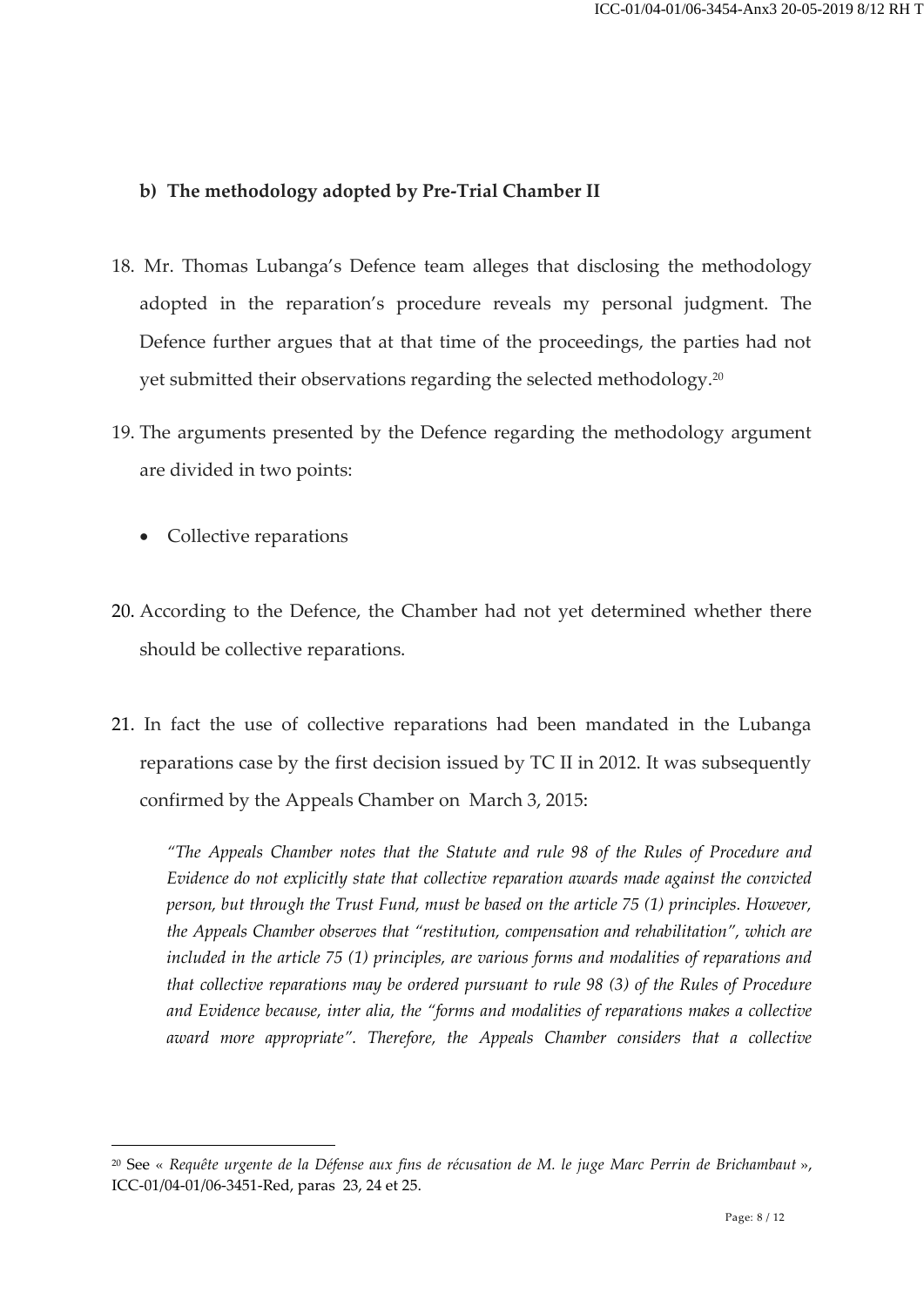*reparation order made against the convicted person, but through the Trust Fund, must also be based on the relevant article 75 (1) principles."<sup>21</sup>*

- 22. It is on this basis that all parties and the Trust Fund had been operating in the case. Indeed on April 10, 201722, Mr. Lubanga's defence team*<sup>23</sup>* made a reference to the Appeals Chamber's decision concerning "*l'éligibilité au statut de victimes bénéficiaires des réparations collectives*". In addition, the Trust Fund for the Victims' Plan above mentioned indicates an approximate number of beneficiary victims (explained above) as part of the implementation of a collective reparations program<sup>24</sup>.
	- The choice to select a sample
- 23. When I mentioned the Chamber's choice to work on a sample basis, I was simply referring to previous decisions adopted by the Chamber *:*

*« La Chambre estime que pour s'acquitter du mandat qui lui a été confié par l'arrêt par la Chambre d'appel du 3 mars 2015, au vu de l'Ordonnance du 9 février 2016, considérant les éléments d'information déjà fournis jusqu'à ce jour par les parties et le Fonds et dans l'intérêt du bon déroulement de la procédure en cours, il convient de poursuivre la recherche des victimes potentiellement éligibles aux réparations dans la présente affaire. A cet égard, la Chambre rappelle le délai prévu dans l'Ordonnance du 9 février 2016 pour la transmission à la Chambre de dossiers de victimes potentielles, à savoir le 31 décembre 2016. La Chambre sera ainsi en mesure de compléter l'échantillon déjà disponible et de mieux apprécier la représentative de la liste de victimes identifiées par rapport à l'ensemble des victimes* 

<sup>&</sup>lt;sup>21</sup> See Judgment on the appeals against the Decision establishing the principles and procedures to be applied to reparations of 7 August 2012 with AMENDED order for reparations (Annex A) and public annexes 1 and 2, 3 March 2015, ICC-01/04-01/06-3129, para. 53.

<sup>&</sup>lt;sup>22</sup> Defence Observations of Mr. Lubanga at the first transmission of redacted repair forms of March 8, 2017.

<sup>23</sup> See *« Observations de la Défense de M. Lubanga à la première transmission des formulaires de réparation expurgés du 8 mars 2017 »,* ICC-01/04-01/06-3291, 10 Avril 2017.

<sup>24</sup> See *supra* note 8.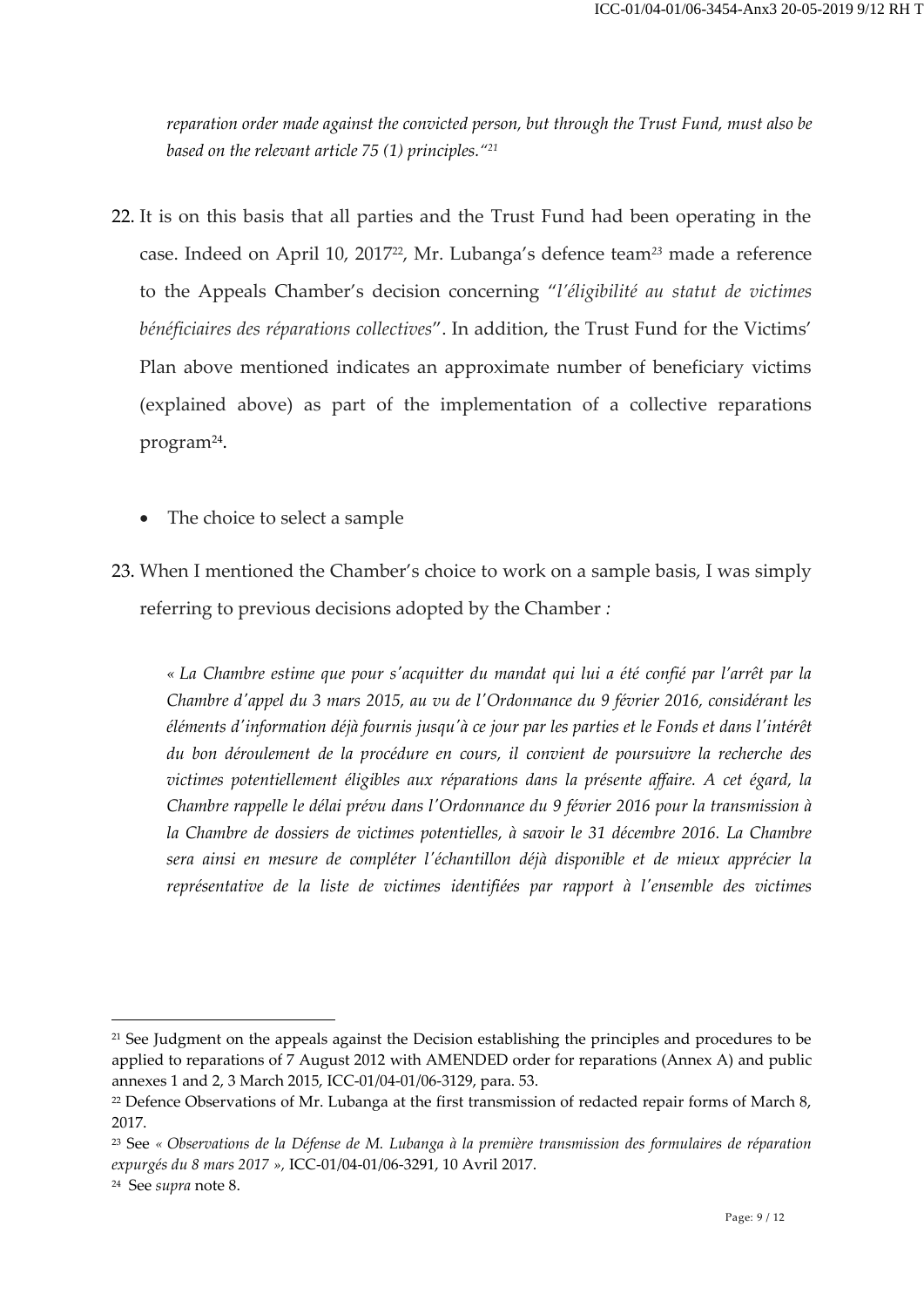*potentielles. La Chambre estime en conséquence que le Greffe doit prêter toute l'assistance nécessaire à cette fin au Fonds ainsi qu'aux représentants légaux des victimes.»<sup>25</sup>*

24. This decision has been upheld in various decisions dated 15 July 2016, 22 February 2017<sup>26</sup> and 13 July 2017.

*"La Chambre rappelle que tel que stipule par la Chambre d'appel, elle doit determiner la responsabilite de M. Lubanga en matiere de reparation. Pour ce faire, elle a considere que des dossiers de victimes potentiellement eligibles lui etaient necessaires afin de completer Fechantillon deja disponible et de mieux apprecier la representative de la liste de victimes identifies par rapport a Fensemble des victimes et dans le but d'informer la decision de la Chambre quant au montant incombant a M. Lubanga a titre de reparation."<sup>27</sup>*

25. Indeed, these precedents illustrate the Chamber's intent to identify a sample of victims, thus promoting victims' representativeness and adopting a fair and equitable methodology throughout the reparation procedure.

## **c) The pressure exerted by Mr. Thomas Lubanga on the potential victims**

- 26. The Defence asserts that my comments on the risks faced by certain victims still residing on Congolese territory, expressed my personal convictions.<sup>28</sup>
- 27. In this regard, I want to recall that on 22 September 2015, Mr. Thomas Lubanga's sentencing was debated by the Appeals Chamber<sup>29</sup>, notably the consequences of his early release. The conclusion was that Thomas Lubanga remained an

<sup>&</sup>lt;sup>25</sup> See Ordonnance enjoignant au Greffe de foumir aide et assistance aux représentants légaux et au Fonds au *profit des victimes afin d'identifier des victimes potentiellement éligibles aux réparations »,* ICC-01/04-01/06- 3218, 15 Juillet 2016, para. 8.

<sup>26</sup> See *« Ordonnance relative à la transmission des dossiers de victimes potentiellement éligibles aux réparations a l'équipe de défense de Thomas Lubanga Dyilo »,* ICC-01/04-01/06-3275, 22 février 2017.

<sup>27</sup> *Ibid*, para. 12.

<sup>28</sup> See *supra* note 5, paras 28 – 30.

<sup>29</sup> See the *"Decision on the review concerning reduction of sentence of Mr. Thomas Lubanga Dyilo" (Three Judges of the Appeals Chamber appointed for the review concerning reduction of sentence),* No. ICC-01/04- 01/06-3173, 22 September 2015, para. 64.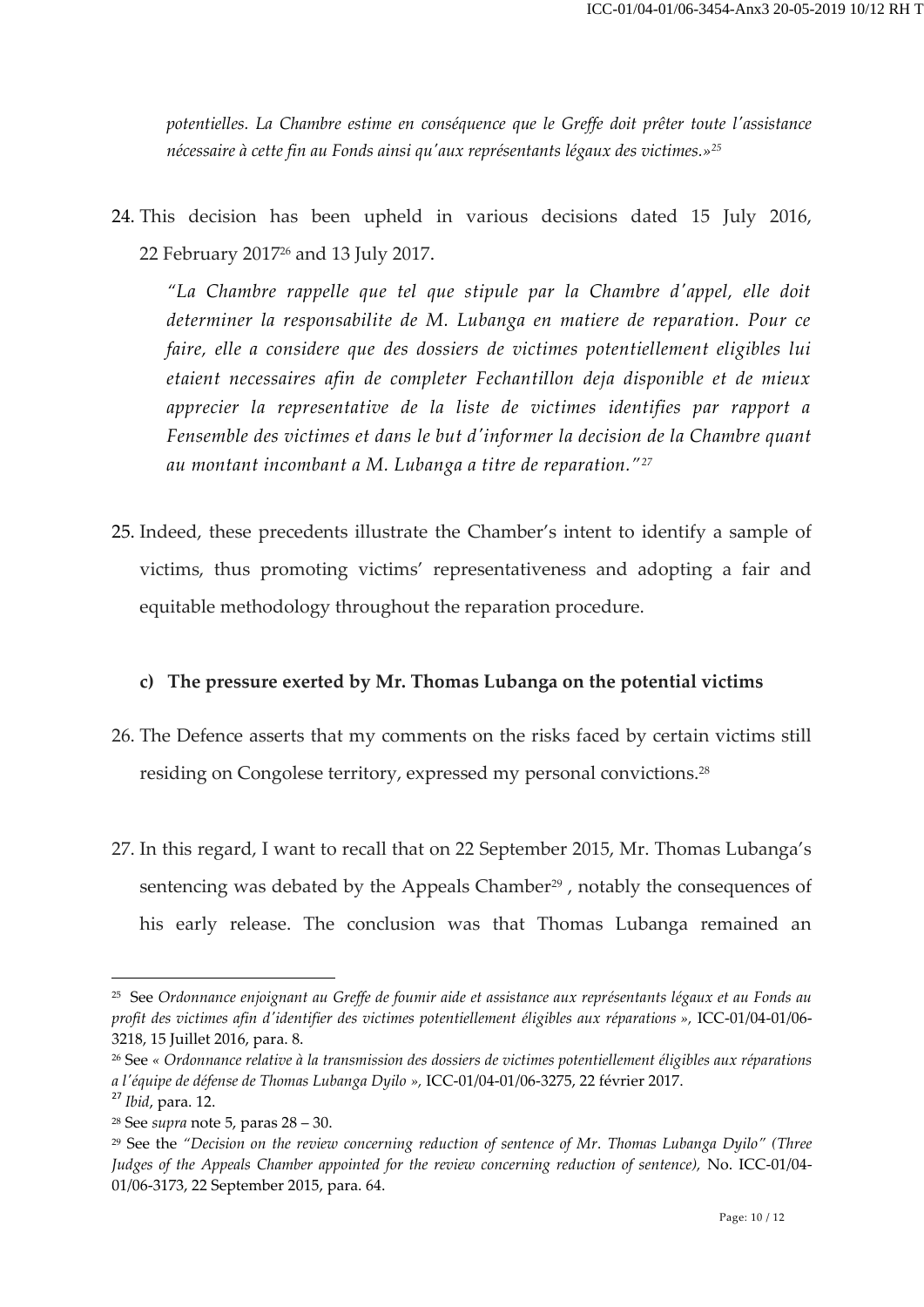important figure in the UPC and admired as a hero<sup>30</sup>. Considering that the UPC remained the ruling group and that its return was expected, the victims collaborating with the Court could be threatened.

28. This is why the Panel emphasised "*the relevance of the information brought by the participants in relation to the potential detrimental effect that Mr. Lubanga's early release could have on the victims and on their families*".<sup>31</sup> Moreover, these dramatic consequences on the victims were highlighted in later submissions from the *Représentants légaux du groupe de victimes V01<sup>32</sup> :*

*« En effet, la communication de données telles que les coordonnées des victimes à la Défense, même des victimes qui ont accepté de dévoiler leur identité, ne peut qu'encourager celle-ci à procéder à des enquêtes dans l'environnement immédiat des victimes et/ou à les contacter directement ou par personne interposée, ce qui est de nature à perturber leur vie privée, voire exposer à des formes de représailles. »*

*« La majorité des victimes de l'équipe V01 sont de l'éthnie du condamné, qui s'oppose toujours au processus de réparation, de telle sorte que la participations à ce processus peut être mal vue par la communauté et parfois même par la famille des intéressées. Le fait que M. Lubanga soit toujours à la tête de son mouvement et se trouve actuellement en R.D.C demande une attitude de prudence encore plus nécessaire »*

*« Il ressort également des entretiens avec les bénéficiaires potentiels que nombre d'entre eux ne se sont pas présentés lors des vagues de démobilisation, par crainte d'être repris dans un groupe armé, et ont donc préféré rester cachés. En conséquence, très peu de bénéficiaires potentiels ont été en mesure de présenter une attestation de sortie de groupe armé aux fins de constitution de leur dossier en réparations. »*

29. Therefore, my comments regarding the pressures and the threatening situation prevailing in the Democratic Republic of Congo are purely factual and in line with the public findings of The Appeals Chamber Panel.

<sup>30</sup> *Ibid*, par. 56.

<sup>31</sup> *Ibid*, par. 64.

<sup>&</sup>lt;sup>32</sup> See « *Observations du groupe des victimes V01 à la requête de la Défense du 14 avril 2017 »*, ICC-01/04-01/06-3310, paras 5-6.